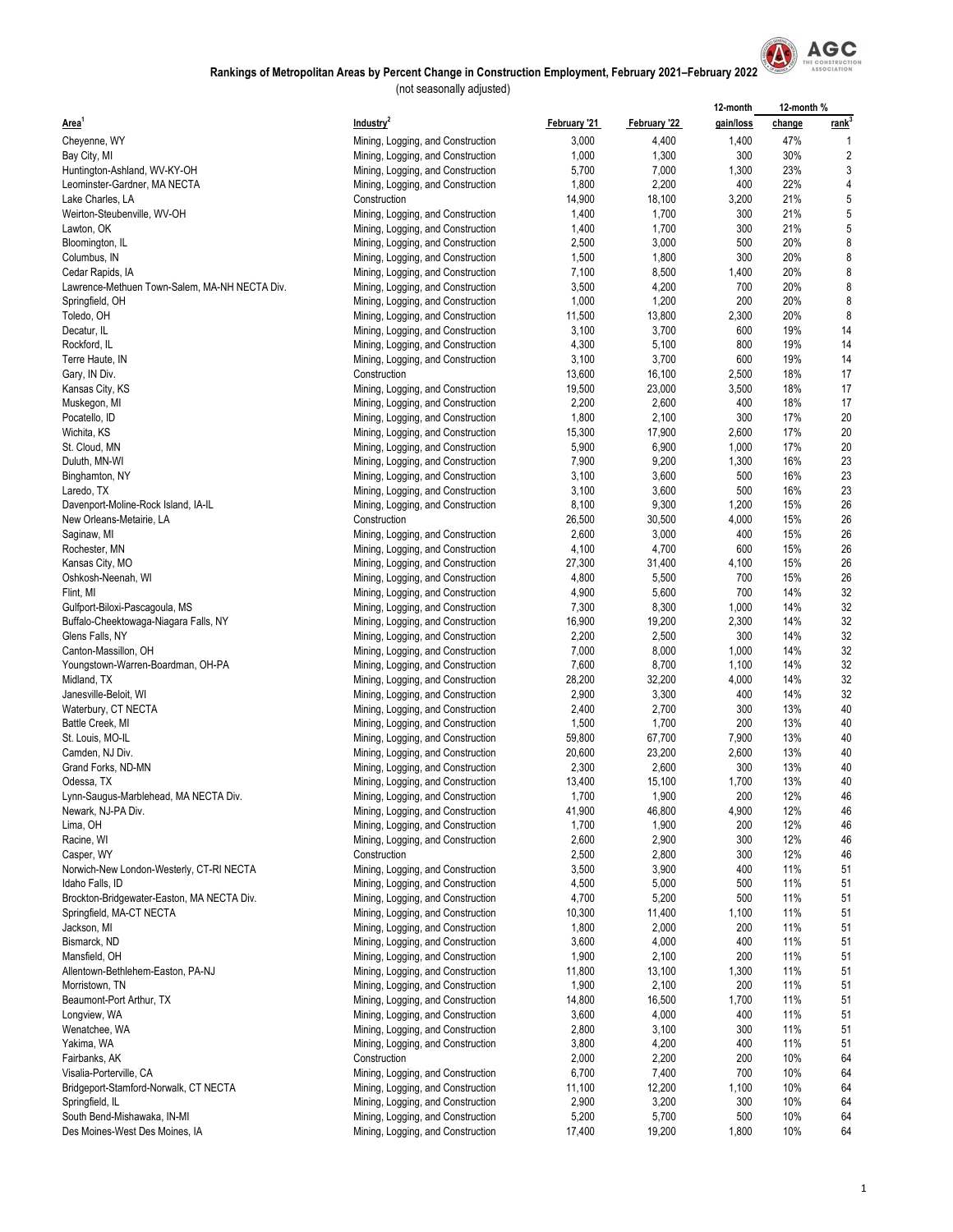

|                                                         |                                                                        |                 |                 | 12-month     | 12-month % |             |
|---------------------------------------------------------|------------------------------------------------------------------------|-----------------|-----------------|--------------|------------|-------------|
| Area <sup>1</sup>                                       | Industry <sup>2</sup>                                                  | February '21    | February '22    | gain/loss    | change     | <u>rank</u> |
| Topeka, KS                                              | Mining, Logging, and Construction                                      | 4,800           | 5,300           | 500          | 10%        | 64          |
| Elizabethtown-Fort Knox, KY                             | Mining, Logging, and Construction                                      | 2,000           | 2,200           | 200          | 10%        | 64          |
| Owensboro, KY                                           | Mining, Logging, and Construction                                      | 2,100           | 2,300           | 200          | 10%        | 64          |
| Framingham, MA NECTA Div.                               | Mining, Logging, and Construction                                      | 8,800           | 9,700           | 900          | 10%        | 64          |
| Lowell-Billerica-Chelmsford, MA-NH NECTA Div.           | Mining, Logging, and Construction                                      | 9,100           | 10,000          | 900          | 10%        | 64          |
| Detroit-Dearborn-Livonia, MI Div.                       | Mining, Logging, and Construction                                      | 18,900          | 20,700          | 1,800        | 10%        | 64          |
| Warren-Troy-Farmington Hills, MI Div.                   | Mining, Logging, and Construction                                      | 48,700          | 53,800          | 5,100        | 10%        | 64          |
| Omaha-Council Bluffs, NE-IA                             | Mining, Logging, and Construction                                      | 27,000          | 29,600          | 2,600        | 10%        | 64          |
| Atlantic City-Hammonton, NJ                             | Mining, Logging, and Construction                                      | 4,900           | 5,400           | 500          | 10%        | 64          |
| Santa Fe, NM                                            | Mining, Logging, and Construction                                      | 2,900           | 3,200           | 300          | 10%<br>10% | 64          |
| Rochester, NY                                           | Construction                                                           | 18,500          | 20,300          | 1,800        | 10%        | 64<br>64    |
| Cleveland-Elyria, OH<br>Bloomsburg-Berwick, PA          | Mining, Logging, and Construction                                      | 32,800<br>1,000 | 36,000<br>1,100 | 3,200<br>100 | 10%        | 64          |
| Jackson, TN                                             | Mining, Logging, and Construction<br>Mining, Logging, and Construction | 3,100           | 3,400           | 300          | 10%        | 64          |
| Appleton, WI                                            | Mining, Logging, and Construction                                      | 8,100           | 8,900           | 800          | 10%        | 64          |
| Eau Claire, WI                                          | Mining, Logging, and Construction                                      | 3,100           | 3,400           | 300          | 10%        | 64          |
| Fond du Lac, WI                                         | Mining, Logging, and Construction                                      | 2,900           | 3,200           | 300          | 10%        | 64          |
| Wausau, WI                                              | Mining, Logging, and Construction                                      | 2,100           | 2,300           | 200          | 10%        | 64          |
| San Francisco-Redwood City-South San Francisco, CA Div. | Construction                                                           | 40,600          | 44,100          | 3,500        | 9%         | 88          |
| Vallejo-Fairfield, CA                                   | Construction                                                           | 10,900          | 11,900          | 1,000        | 9%         | 88          |
| Grand Junction, CO                                      | Mining, Logging, and Construction                                      | 5,700           | 6,200           | 500          | 9%         | 88          |
| Jacksonville, FL                                        | Construction                                                           | 46,800          | 51,100          | 4,300        | 9%         | 88          |
| Kankakee, IL                                            | Mining, Logging, and Construction                                      | 1,100           | 1,200           | 100          | 9%         | 88          |
| Fort Wayne, IN                                          | Mining, Logging, and Construction                                      | 10,700          | 11,700          | 1,000        | 9%         | 88          |
| Houma-Thibodaux, LA                                     | Construction                                                           | 4,500           | 4,900           | 400          | 9%         | 88          |
| Shreveport-Bossier City, LA                             | Construction                                                           | 7,600           | 8,300           | 700          | 9%         | 88          |
| Peabody-Salem-Beverly, MA NECTA Div.                    | Mining, Logging, and Construction                                      | 3,200           | 3,500           | 300          | 9%         | 88          |
| Ann Arbor, MI                                           | Mining, Logging, and Construction                                      | 4,400           | 4,800           | 400          | 9%         | 88          |
| Albuquerque, NM                                         | Mining, Logging, and Construction                                      | 24,600          | 26,700          | 2,100        | 9%         | 88          |
| Elmira, NY                                              | Mining, Logging, and Construction                                      | 1,100           | 1,200           | 100          | 9%         | 88          |
| Akron, OH                                               | Mining, Logging, and Construction                                      | 12,300          | 13,400          | 1,100        | 9%         | 88          |
| Erie, PA                                                | Mining, Logging, and Construction                                      | 3,500           | 3,800           | 300          | 9%         | 88          |
| Scranton--Wilkes-Barre--Hazleton, PA                    | Mining, Logging, and Construction                                      | 8,800           | 9,600           | 800          | 9%         | 88          |
| Rapid City, SD                                          | Mining, Logging, and Construction                                      | 4,700           | 5,100           | 400          | 9%         | 88          |
| Clarksville, TN-KY                                      | Mining, Logging, and Construction                                      | 3,400           | 3,700           | 300<br>600   | 9%<br>9%   | 88<br>88    |
| Killeen-Temple, TX<br>Waco, TX                          | Mining, Logging, and Construction                                      | 6,600<br>7,700  | 7,200<br>8,400  | 700          | 9%         | 88          |
| Spokane-Spokane Valley, WA                              | Mining, Logging, and Construction<br>Mining, Logging, and Construction | 14,000          | 15,300          | 1,300        | 9%         | 88          |
| Madison, WI                                             | Mining, Logging, and Construction                                      | 16,000          | 17,500          | 1,500        | 9%         | 88          |
| Lake Havasu City-Kingman, AZ                            | Mining, Logging, and Construction                                      | 4,000           | 4,300           | 300          | 8%         | 109         |
| Yuba City, CA                                           | Mining, Logging, and Construction                                      | 2,600           | 2,800           | 200          | 8%         | 109         |
| Kokomo, IN                                              | Mining, Logging, and Construction                                      | 1,200           | 1,300           | 100          | 8%         | 109         |
| Grand Rapids-Wyoming, MI                                | Mining, Logging, and Construction                                      | 23,300          | 25,100          | 1,800        | 8%         | 109         |
| Trenton, NJ                                             | Mining, Logging, and Construction                                      | 5,000           | 5,400           | 400          | 8%         | 109         |
| Vineland-Bridgeton, NJ                                  | Mining, Logging, and Construction                                      | 2,600           | 2,800           | 200          | 8%         | 109         |
| Kingston, NY                                            | Mining, Logging, and Construction                                      | 2,400           | 2,600           | 200          | 8%         | 109         |
| Fayetteville, NC                                        | Mining, Logging, and Construction                                      | 4,900           | 5,300           | 400          | 8%         | 109         |
| Fargo, ND-MN                                            | Mining, Logging, and Construction                                      | 7,100           | 7,700           | 600          | 8%         | 109         |
| Columbus, OH                                            | Mining, Logging, and Construction                                      | 41,000          | 44,400          | 3,400        | 8%         | 109         |
| Bend-Redmond, OR                                        | Mining, Logging, and Construction                                      | 7,400           | 8,000           | 600          | 8%         | 109         |
| Knoxville, TN                                           | Mining, Logging, and Construction                                      | 19,100          | 20,600          | 1,500        | 8%         | 109         |
| Lubbock, TX                                             | Mining, Logging, and Construction                                      | 8,600           | 9,300           | 700          | 8%         | 109         |
| Victoria, TX                                            | Mining, Logging, and Construction                                      | 3,700           | 4,000           | 300          | 8%         | 109         |
| Mount Vernon-Anacortes, WA                              | Mining, Logging, and Construction                                      | 3,900           | 4,200           | 300          | 8%         | 109         |
| La Crosse-Onalaska, WI-MN                               | Mining, Logging, and Construction                                      | 2,500           | 2,700           | 200          | 8%         | 109         |
| Auburn-Opelika, AL                                      | Mining, Logging, and Construction                                      | 2,900           | 3,100           | 200          | 7%         | 125         |
| Merced, CA                                              | Mining, Logging, and Construction<br>Mining, Logging, and Construction | 3,000           | 3,200           | 200          | 7%<br>7%   | 125<br>125  |
| Modesto, CA                                             |                                                                        | 9,900           | 10,600          | 700          | 7%         |             |
| Redding, CA<br>Fort Collins, CO                         | Mining, Logging, and Construction<br>Mining, Logging, and Construction | 4,100<br>11,400 | 4,400<br>12,200 | 300<br>800   | 7%         | 125<br>125  |
| Punta Gorda, FL                                         |                                                                        | 4,600           | 4,900           | 300          | 7%         | 125         |
| Boise City, ID                                          | Mining, Logging, and Construction<br>Mining, Logging, and Construction | 29,000          | 30,900          | 1,900        | 7%         | 125         |
| Lake County-Kenosha County, IL-WI Div.                  | Construction                                                           | 12,300          | 13,200          | 900          | 7%         | 125         |
| Bloomington, IN                                         | Mining, Logging, and Construction                                      | 2,900           | 3,100           | 200          | 7%         | 125         |
| Muncie, IN                                              | Mining, Logging, and Construction                                      | 1,400           | 1,500           | 100          | 7%         | 125         |
| Bowling Green, KY                                       | Mining, Logging, and Construction                                      | 3,000           | 3,200           | 200          | 7%         | 125         |
| Bangor, ME NECTA                                        | Construction                                                           | 2,900           | 3,100           | 200          | 7%         | 125         |
| Minneapolis-St. Paul-Bloomington, MN-WI                 | Mining, Logging, and Construction                                      | 72,200          | 77,600          | 5,400        | 7%         | 125         |
| Lincoln, NE                                             | Mining, Logging, and Construction                                      | 9,100           | 9,700           | 600          | 7%         | 125         |
|                                                         |                                                                        |                 |                 |              |            |             |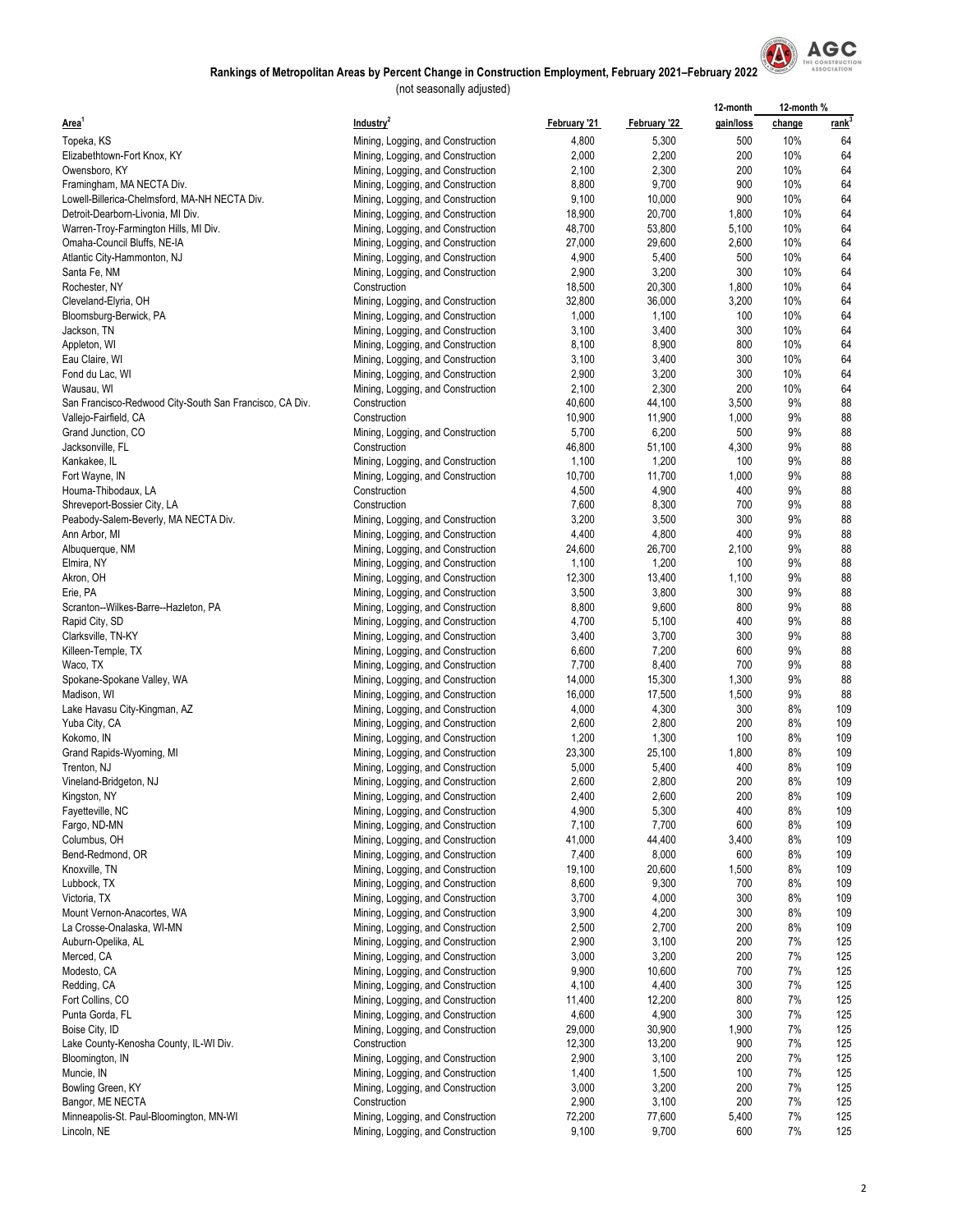

|                                                                   |                                                                        |                |                | 12-month   | 12-month % |             |
|-------------------------------------------------------------------|------------------------------------------------------------------------|----------------|----------------|------------|------------|-------------|
| Area <sup>1</sup>                                                 | Industry <sup>2</sup>                                                  | February '21   | February '22   | gain/loss  | change     | <u>rank</u> |
| Syracuse, NY                                                      | Mining, Logging, and Construction                                      | 11,300         | 12,100         | 800        | 7%         | 125         |
| Watertown-Fort Drum, NY                                           | Mining, Logging, and Construction                                      | 1,400          | 1,500          | 100        | 7%         | 125         |
| Asheville, NC                                                     | Mining, Logging, and Construction                                      | 9,500          | 10,200         | 700        | 7%         | 125         |
| Burlington, NC                                                    | Mining, Logging, and Construction                                      | 3,000          | 3,200          | 200        | 7%         | 125         |
| Tulsa, OK                                                         | Construction                                                           | 22,500         | 24,100         | 1,600      | 7%         | 125         |
| Johnstown, PA                                                     | Mining, Logging, and Construction                                      | 1,400          | 1,500          | 100        | 7%         | 125         |
| Sioux Falls, SD                                                   | Mining, Logging, and Construction                                      | 8,500          | 9,100          | 600        | 7%         | 125         |
| Nashville-Davidson--Murfreesboro--Franklin, TN                    | Mining, Logging, and Construction                                      | 49,600         | 52,900         | 3,300      | 7%         | 125         |
| Abilene, TX                                                       | Mining, Logging, and Construction                                      | 4,100          | 4,400          | 300        | 7%         | 125         |
| Texarkana, TX-AR                                                  | Mining, Logging, and Construction                                      | 2,700          | 2,900          | 200        | 7%         | 125         |
| Olympia-Tumwater, WA                                              | Mining, Logging, and Construction                                      | 6,700          | 7,200          | 500        | 7%         | 125         |
| Walla Walla, WA                                                   | Mining, Logging, and Construction                                      | 1,400          | 1,500          | 100        | 7%         | 125         |
| Huntsville, AL                                                    | Mining, Logging, and Construction                                      | 10,100         | 10,700         | 600        | 6%         | 151         |
| Prescott, AZ                                                      | Mining, Logging, and Construction                                      | 6,500          | 6,900          | 400        | 6%         | 151         |
| Yuma, AZ                                                          | Mining, Logging, and Construction                                      | 3,300          | 3,500          | 200        | 6%         | 151         |
| Fort Smith, AR-OK                                                 | Mining, Logging, and Construction                                      | 4,700          | 5,000          | 300        | 6%         | 151         |
| Boulder, CO                                                       | Mining, Logging, and Construction                                      | 5,300          | 5,600          | 300        | 6%         | 151         |
| Naples-Immokalee-Marco Island, FL                                 | Mining, Logging, and Construction                                      | 17,500         | 18,600         | 1,100      | 6%         | 151         |
| Savannah, GA                                                      | Mining, Logging, and Construction                                      | 7,900          | 8,400          | 500        | 6%         | 151         |
| Lafayette-West Lafayette, IN                                      | Mining, Logging, and Construction                                      | 3,600          | 3,800          | 200        | 6%         | 151         |
| Michigan City-La Porte, IN                                        | Mining, Logging, and Construction                                      | 1,700          | 1,800          | 100        | 6%         | 151         |
| Barnstable Town, MA NECTA                                         | Mining, Logging, and Construction                                      | 6,900          | 7,300          | 400        | 6%         | 151         |
| Pittsfield, MA NECTA                                              | Mining, Logging, and Construction                                      | 1,800          | 1,900          | 100        | 6%         | 151         |
| Monroe, MI                                                        | Mining, Logging, and Construction                                      | 1,600          | 1,700          | 100        | 6%         | 151         |
| Dayton, OH                                                        | Mining, Logging, and Construction                                      | 12,600         | 13,400         | 800        | 6%         | 151         |
| Gettysburg, PA                                                    | Mining, Logging, and Construction                                      | 1,700          | 1,800          | 100        | 6%         | 151         |
| Providence-Warwick, RI-MA NECTA                                   | Construction                                                           | 22,400         | 23,800         | 1,400      | 6%         | 151         |
| Houston-The Woodlands-Sugar Land, TX                              | Construction                                                           | 201,900        | 214,000        | 12,100     | 6%         | 151         |
| San Angelo, TX                                                    | Mining, Logging, and Construction                                      | 3,200          | 3,400          | 200        | 6%         | 151         |
| Provo-Orem, UT                                                    | Mining, Logging, and Construction                                      | 26,600         | 28,300         | 1,700      | 6%         | 151         |
| Salt Lake City, UT                                                | Mining, Logging, and Construction                                      | 50,400         | 53,400         | 3,000      | 6%         | 151         |
| Anchorage, AK                                                     | Construction                                                           | 8,400          | 8,800          | 400        | 5%         | 170         |
| Madera, CA                                                        | Mining, Logging, and Construction                                      | 2,100          | 2,200          | 100        | 5%         | 170         |
| Salinas, CA                                                       | Construction                                                           | 6,300          | 6,600          | 300        | 5%         | 170         |
| San Jose-Sunnyvale-Santa Clara, CA                                | Construction                                                           | 50,500         | 52,800         | 2,300      | 5%         | 170         |
| San Rafael, CA Div.                                               | Construction                                                           | 7,300          | 7,700          | 400        | 5%         | 170         |
| Stockton-Lodi, CA                                                 | Construction                                                           | 13,200         | 13,900         | 700        | 5%         | 170         |
| Pueblo, CO                                                        | Mining, Logging, and Construction                                      | 3,700          | 3,900          | 200        | 5%         | 170         |
| Wilmington, DE-MD-NJ Div.                                         | Mining, Logging, and Construction                                      | 15,800         | 16,600         | 800        | 5%<br>5%   | 170         |
| Coeur d'Alene, ID                                                 | Construction                                                           | 6,000          | 6,300          | 300        | 5%         | 170         |
| Chicago-Naperville-Arlington Heights, IL Div.                     | Construction                                                           | 110,100        | 115,400        | 5,300      |            | 170<br>170  |
| Elkhart-Goshen, IN                                                | Mining, Logging, and Construction<br>Mining, Logging, and Construction | 3,700<br>8,600 | 3,900<br>9,000 | 200<br>400 | 5%<br>5%   | 170         |
| Evansville, IN-KY                                                 | Construction                                                           | 52,100         | 54,800         | 2,700      | 5%         | 170         |
| Indianapolis-Carmel-Anderson, IN<br>Hagerstown-Martinsburg, MD-WV |                                                                        | 3,800          | 4,000          | 200        | 5%         | 170         |
| Boston-Cambridge-Newton, MA NECTA Div.                            | Mining, Logging, and Construction<br>Mining, Logging, and Construction | 67,800         | 71,300         | 3,500      | 5%         | 170         |
| Niles-Benton Harbor, MI                                           | Mining, Logging, and Construction                                      | 1,900          | 2,000          | 100        | 5%         | 170         |
| Jackson, MS                                                       | Construction                                                           | 10,300         | 10,800         | 500        | 5%         | 170         |
| Springfield, MO                                                   | Mining, Logging, and Construction                                      | 9,100          | 9,600          | 500        | 5%         | 170         |
| Nassau County-Suffolk County, NY Div.                             | Mining, Logging, and Construction                                      | 71,100         | 75,000         | 3,900      | 5%         | 170         |
| Orange-Rockland-Westchester, NY                                   | Mining, Logging, and Construction                                      | 39,900         | 41,900         | 2,000      | 5%         | 170         |
| Philadelphia City, PA                                             | Mining, Logging, and Construction                                      | 10,800         | 11,300         | 500        | 5%         | 170         |
| Austin-Round Rock, TX                                             | Mining, Logging, and Construction                                      | 70,100         | 73,300         | 3,200      | 5%         | 170         |
| Corpus Christi, TX                                                | Mining, Logging, and Construction                                      | 18,800         | 19,800         | 1,000      | 5%         | 170         |
| Dallas-Plano-Irving, TX Div.                                      | Mining, Logging, and Construction                                      | 142,400        | 148,900        | 6,500      | 5%         | 170         |
| El Paso, TX                                                       | Mining, Logging, and Construction                                      | 17,100         | 18,000         | 900        | 5%         | 170         |
| Fort Worth-Arlington, TX Div.                                     | Mining, Logging, and Construction                                      | 70,200         | 73,900         | 3,700      | 5%         | 170         |
| McAllen-Edinburg-Mission, TX                                      | Mining, Logging, and Construction                                      | 8,100          | 8,500          | 400        | 5%         | 170         |
| Tyler, TX                                                         | Mining, Logging, and Construction                                      | 6,000          | 6,300          | 300        | 5%         | 170         |
| Seattle-Bellevue-Everett, WA Div.                                 | Construction                                                           | 100,100        | 105,200        | 5,100      | 5%         | 170         |
| Sheboygan, WI                                                     | Mining, Logging, and Construction                                      | 2,200          | 2,300          | 100        | 5%         | 170         |
| Birmingham-Hoover, AL                                             | Construction                                                           | 28,000         | 29,000         | 1,000      | 4%         | 200         |
| Flagstaff, AZ                                                     | Mining, Logging, and Construction                                      | 2,700          | 2,800          | 100        | 4%         | 200         |
| Fayetteville-Springdale-Rogers, AR-MO                             | Mining, Logging, and Construction                                      | 13,200         | 13,700         | 500        | 4%         | 200         |
| Fresno, CA                                                        | Construction                                                           | 19,000         | 19,800         | 800        | 4%         | 200         |
| Los Angeles-Long Beach-Glendale, CA Div.                          | Construction                                                           | 148,800        | 154,400        | 5,600      | 4%         | 200         |
| Oxnard-Thousand Oaks-Ventura, CA                                  | Construction                                                           | 16,500         | 17,100         | 600        | 4%         | 200         |
| Sacramento--Roseville--Arden-Arcade, CA                           | Construction                                                           | 71,000         | 74,000         | 3,000      | 4%         | 200         |
| Santa Cruz-Watsonville, CA                                        | Mining, Logging, and Construction                                      | 4,600          | 4,800          | 200        | 4%         | 200         |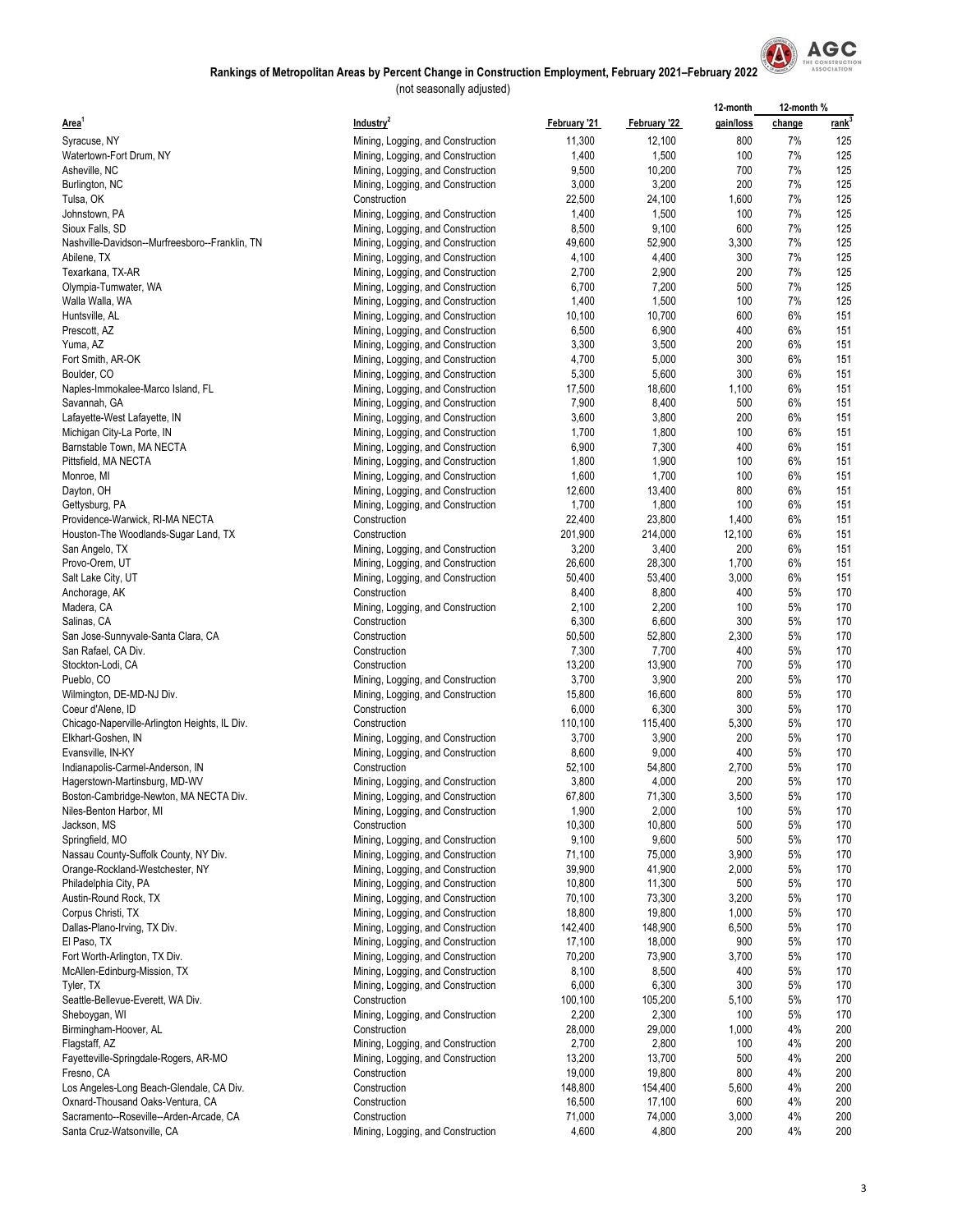

|                                                        |                                                   |                 |                  | 12-month     | 12-month % |             |
|--------------------------------------------------------|---------------------------------------------------|-----------------|------------------|--------------|------------|-------------|
| Area <sup>1</sup>                                      | Industry <sup>2</sup>                             | February '21    | February '22     | gain/loss    | change     | <u>rank</u> |
| Salisbury, MD-DE                                       | Mining, Logging, and Construction                 | 9,300           | 9,700            | 400          | 4%         | 200         |
| Tampa-St. Petersburg-Clearwater, FL                    | Construction                                      | 84,700          | 88,200           | 3,500        | 4%         | 200         |
| West Palm Beach-Boca Raton-Delray Beach, FL Div.       | Construction                                      | 38,000          | 39,600           | 1,600        | 4%         | 200         |
| Elgin, IL Div.                                         | Construction                                      | 11,300          | 11,800           | 500          | 4%         | 200         |
| Lafayette, LA                                          | Construction                                      | 10,100          | 10,500           | 400          | 4%         | 200         |
| Silver Spring-Frederick-Rockville, MD Div.             | Mining, Logging, and Construction                 | 31,800          | 33,200           | 1,400        | 4%         | 200         |
| Haverhill-Newburyport-Amesbury Town, MA-NH NECTA Div.  | Mining, Logging, and Construction                 | 4,800           | 5,000            | 200          | 4%         | 200         |
| Reno, NV                                               | Construction                                      | 18,500          | 19,300           | 800          | 4%         | 200         |
| Manchester, NH NECTA                                   | Mining, Logging, and Construction                 | 5,100           | 5,300            | 200          | 4%         | 200         |
| Portsmouth, NH-ME NECTA                                | Mining, Logging, and Construction                 | 2,700           | 2,800            | 100          | 4%         | 200         |
| Utica-Rome, NY                                         | Mining, Logging, and Construction                 | 2,700           | 2,800            | 100          | 4%         | 200         |
| Hickory-Lenoir-Morganton, NC                           | Mining, Logging, and Construction                 | 4,900           | 5,100            | 200          | 4%         | 200         |
| Raleigh, NC                                            | Mining, Logging, and Construction                 | 42,900          | 44,600           | 1,700        | 4%         | 200         |
| Cincinnati, OH-KY-IN                                   | Mining, Logging, and Construction                 | 45,800          | 47,800           | 2,000        | 4%         | 200         |
| Oklahoma City, OK                                      | Construction                                      | 29,500          | 30,600           | 1,100        | 4%         | 200         |
| Eugene, OR                                             | Construction                                      | 7,200           | 7,500            | 300          | 4%         | 200         |
| Portland-Vancouver-Hillsboro, OR-WA                    | Construction                                      | 73,400          | 76,400           | 3,000        | 4%         | 200         |
| Salem, OR                                              | Construction                                      | 12,100          | 12,600           | 500          | 4%         | 200         |
| Altoona, PA                                            | Mining, Logging, and Construction                 | 2,400           | 2,500            | 100          | 4%         | 200         |
| Chambersburg-Waynesboro, PA                            | Mining, Logging, and Construction                 | 2,300           | 2,400            | 100          | 4%         | 200         |
| Montgomery County-Bucks County-Chester County, PA Div. | Mining, Logging, and Construction                 | 50,900          | 52,800           | 1,900        | 4%         | 200         |
| Johnson City, TN                                       | Mining, Logging, and Construction                 | 2,500           | 2,600            | 100          | 4%         | 200         |
| Kingsport-Bristol-Bristol, TN-VA                       | Mining, Logging, and Construction                 | 5,200           | 5,400            | 200          | 4%         | 200         |
| Memphis, TN-MS-AR                                      | Mining, Logging, and Construction                 | 23,700          | 24,600           | 900          | 4%         | 200         |
| Amarillo, TX                                           | Mining, Logging, and Construction                 | 7,400           | 7,700            | 300          | 4%         | 200         |
| College Station-Bryan, TX                              | Mining, Logging, and Construction                 | 7,000           | 7,300            | 300          | 4%         | 200         |
| Wichita Falls, TX                                      | Mining, Logging, and Construction                 | 2,700           | 2,800            | 100          | 4%         | 200         |
| Phoenix-Mesa-Scottsdale, AZ                            | Construction                                      | 136,600         | 140,700          | 4,100        | 3%         | 235         |
| Denver-Aurora-Lakewood, CO                             | Mining, Logging, and Construction                 | 105,200         | 108,600          | 3,400        | 3.0%       | 235         |
| Greeley, CO                                            | Mining, Logging, and Construction                 | 14,900          | 15,300           | 400          | 3.0%       | 235         |
| Hartford-West Hartford-East Hartford, CT NECTA         | Mining, Logging, and Construction                 | 18,100          | 18,700           | 600          | 3%         | 235         |
| Deltona-Daytona Beach-Ormond Beach, FL                 | Mining, Logging, and Construction                 | 14,100          | 14,500           | 400          | 3%         | 235         |
| Gainesville, FL                                        | Mining, Logging, and Construction                 | 6,200           | 6,400            | 200          | 3%         | 235         |
| North Port-Sarasota-Bradenton, FL                      | Mining, Logging, and Construction                 | 26,800          | 27,700           | 900          | 3%         | 235         |
| Champaign-Urbana, IL                                   | Mining, Logging, and Construction                 | 3,400           | 3,500            | 100          | 3%         | 235         |
| Peoria, IL                                             | Mining, Logging, and Construction                 | 6,900           | 7,100            | 200          | 3%         | 235         |
| Louisville/Jefferson County, KY-IN                     | Mining, Logging, and Construction                 | 27,300          | 28,000           | 700          | 3%         | 235         |
| Taunton-Middleborough-Norton, MA NECTA Div.            | Mining, Logging, and Construction                 | 3,600           | 3,700            | 100          | 3%         | 235         |
| Bergen-Hudson-Passaic, NJ                              | Mining, Logging, and Construction                 | 27,200          | 28,100           | 900          | 3%         | 235         |
| Albany-Schenectady-Troy, NY                            | Mining, Logging, and Construction                 | 17,400          | 18,000           | 600          | 3%         | 235         |
| Wilmington, NC                                         | Mining, Logging, and Construction                 | 9,600           | 9,900            | 300          | 3%         | 235         |
| Albany, OR                                             | Construction                                      | 2,900           | 3,000            | 100          | 3%         | 235         |
| San Antonio-New Braunfels, TX                          | Construction                                      | 55,800          | 57,500           | 1,700        | 3%         | 235         |
| Sherman-Denison, TX                                    | Mining, Logging, and Construction                 | 3,200           | 3,300            | 100          | 3%         | 235         |
| Logan, UT-ID                                           | Mining, Logging, and Construction                 | 3,500           | 3,600            | 100          | 3%         | 235         |
| St. George, UT                                         | Mining, Logging, and Construction                 | 9,400           | 9,700            | 300          | 3%         | 235         |
| Roanoke, VA                                            | Mining, Logging, and Construction                 | 8,600           | 8,900            | 300          | 3%         | 235         |
| Tucson, AZ                                             | Construction                                      | 17,600          | 18,000           | 400          | 2%<br>2%   | 255         |
| Chico, CA<br>San Diego-Carlsbad, CA                    | Mining, Logging, and Construction<br>Construction | 4,100<br>81,900 | 4,200            | 100<br>1,300 | 2%         | 255<br>255  |
| Santa Rosa, CA                                         | Construction                                      | 15,800          | 83,200<br>16,100 | 300          | 2%         | 255         |
| Cape Coral-Fort Myers, FL                              |                                                   | 33,500          | 34,100           | 600          | 2%         | 255         |
| Ocala, FL                                              | Mining, Logging, and Construction                 | 8,900           | 9,100            | 200          | 2%         | 255         |
|                                                        | Mining, Logging, and Construction                 |                 |                  |              |            |             |
| Orlando-Kissimmee-Sanford, FL                          | Construction                                      | 81,900          | 83,500           | 1,600        | 2%         | 255         |
| Pensacola-Ferry Pass-Brent, FL                         | Mining, Logging, and Construction                 | 12,600          | 12,900           | 300          | 2%         | 255         |
| Sebastian-Vero Beach, FL                               | Mining, Logging, and Construction                 | 4,400           | 4,500            | 100          | 2%         | 255         |
| Atlanta-Sandy Springs-Roswell, GA                      | Construction                                      | 127,900         | 130,500          | 2,600        | 2%         | 255         |
| Portland-South Portland, ME NECTA                      | Mining, Logging, and Construction                 | 9,900           | 10,100           | 200          | 2%         | 255         |
| Baltimore-Columbia-Towson, MD                          | Mining, Logging, and Construction                 | 77,900          | 79,300           | 1,400        | 2%         | 255         |
| Kalamazoo-Portage, MI                                  | Mining, Logging, and Construction                 | 6,200           | 6,300            | 100          | 2%         | 255         |
| Nashua, NH-MA NECTA Div.                               | Mining, Logging, and Construction                 | 5,400           | 5,500            | 100          | 2%         | 255         |
| Winston-Salem, NC                                      | Mining, Logging, and Construction                 | 11,800          | 12,000           | 200          | 2%         | 255         |
| Medford, OR                                            | Construction                                      | 4,800           | 4,900            | 100          | 2%         | 255         |
| Lancaster, PA                                          | Mining, Logging, and Construction                 | 17,400          | 17,700           | 300          | 2%         | 255         |
| Delaware County, PA                                    | Mining, Logging, and Construction                 | 11,200          | 11,400           | 200          | 2%         | 255         |
| Charleston-North Charleston, SC                        | Mining, Logging, and Construction                 | 21,100          | 21,600           | 500          | 2%         | 255         |
| Greenville-Anderson-Mauldin, SC                        | Mining, Logging, and Construction                 | 19,400          | 19,700           | 300          | 2%         | 255         |
| Chattanooga, TN-GA                                     | Mining, Logging, and Construction                 | 11,300          | 11,500           | 200          | 2%         | 255         |
| Longview, TX                                           | Mining, Logging, and Construction                 | 11,800          | 12,000           | 200          | 2%         | 255         |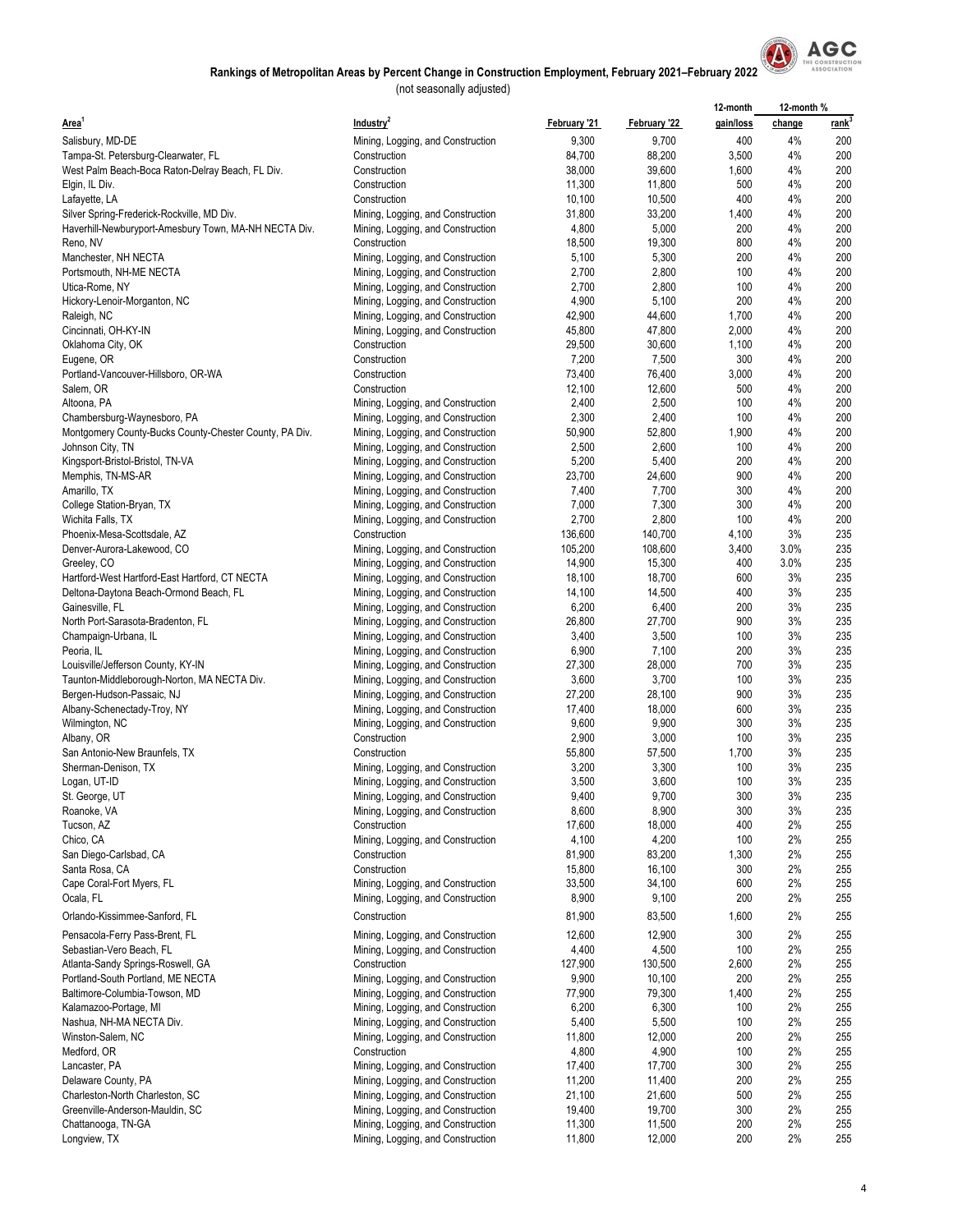

|                                                                                              |                                                                        |                  |                  | 12-month           | 12-month%      |                   |
|----------------------------------------------------------------------------------------------|------------------------------------------------------------------------|------------------|------------------|--------------------|----------------|-------------------|
| Area <sup>1</sup>                                                                            | Industry <sup>2</sup>                                                  | February '21     | February '22     | gain/loss          | change         | rank <sup>3</sup> |
| Ogden-Clearfield, UT                                                                         | Mining, Logging, and Construction                                      | 21,100           | 21,500           | 400                | 2%             | 255               |
| Lynchburg, VA                                                                                | Mining, Logging, and Construction                                      | 5,700            | 5,800            | 100                | 2%             | 255               |
| Northern Virginia, VA                                                                        | Mining, Logging, and Construction                                      | 77,300           | 78,900           | 1,600              | 2%             | 255               |
| Bremerton-Silverdale, WA                                                                     | Mining, Logging, and Construction                                      | 5,100            | 5,200            | 100                | 2%             | 255               |
| Kennewick-Richland, WA                                                                       | Mining, Logging, and Construction                                      | 10,100           | 10,300           | 200                | 2%             | 255               |
| Little Rock-North Little Rock-Conway, AR                                                     | Mining, Logging, and Construction                                      | 17,700           | 17,800           | 100                | 1%             | 282               |
| Anaheim-Santa Ana-Irvine, CA Div.                                                            | Construction                                                           | 100,900          | 102,200          | 1,300              | 1%             | 282               |
| Riverside-San Bernardino-Ontario, CA                                                         | Construction                                                           | 107,400          | 108,300          | 900                | 1%             | 282               |
| Santa Maria-Santa Barbara, CA                                                                | Construction                                                           | 8,900            | 9,000            | 100                | 1%             | 282               |
| Panama City, FL                                                                              | Mining, Logging, and Construction                                      | 6,900            | 7,000            | 100                | 1%             | 282               |
| Lexington-Fayette, KY                                                                        | Mining, Logging, and Construction                                      | 12,700           | 12,800           | 100                | 1%             | 282               |
| Baton Rouge, LA                                                                              | Construction                                                           | 41,200           | 41,700           | 500                | 1%             | 282               |
| Lansing-East Lansing, MI                                                                     | Mining, Logging, and Construction                                      | 7,700            | 7,800            | 100                | 1%             | 282               |
| Las Vegas-Henderson-Paradise, NV                                                             | Construction                                                           | 68,000           | 68,700           | 700                | 1%             | 282               |
| Charlotte-Concord-Gastonia, NC-SC                                                            | Mining, Logging, and Construction                                      | 69,400           | 70,000           | 600                | 1%             | 282               |
| Greensboro-High Point, NC                                                                    | Mining, Logging, and Construction                                      | 16,600           | 16,800           | 200                | 1%             | 282               |
| Harrisburg-Carlisle, PA                                                                      | Mining, Logging, and Construction                                      | 11,100           | 11,200           | 100                | 1%<br>1%       | 282<br>282        |
| Bellingham, WA                                                                               | Mining, Logging, and Construction                                      | 7,700            | 7,800            | 100                |                | 282               |
| Tacoma-Lakewood, WA Div.                                                                     | Construction                                                           | 24,300           | 24,500           | 200<br>100         | 1%<br>1%       | 282               |
| Green Bay, WI                                                                                | Mining, Logging, and Construction                                      | 7,300            | 7,400            | 100                | 0.2%           | 297               |
| Fort Lauderdale-Pompano Beach-Deerfield Beach, FL Div.<br>Miami-Miami Beach-Kendall, FL Div. | Construction<br>Construction                                           | 48,100<br>52,000 | 48,200<br>52,100 | 100                | 0.2%           | 297               |
|                                                                                              |                                                                        |                  |                  | $\pmb{0}$          | $0\%$          | 299               |
| Anniston-Oxford-Jacksonville, AL                                                             | Mining, Logging, and Construction<br>Mining, Logging, and Construction | 1,100<br>2,600   | 1,100<br>2,600   | 0                  | $0\%$          | 299               |
| Dothan, AL<br>Gadsden, AL                                                                    | Mining, Logging, and Construction                                      | 1,000            | 1,000            | 0                  | 0%             | 299               |
| Mobile, AL                                                                                   |                                                                        | 11,000           | 11,000           | $\mathbf{0}$       | 0%             | 299               |
| Montgomery, AL                                                                               | Mining, Logging, and Construction<br>Mining, Logging, and Construction | 6,600            | 6,600            | $\pmb{0}$          | 0%             | 299               |
| Bakersfield, CA                                                                              | Construction                                                           | 15,200           | 15,200           | 0                  | $0\%$          | 299               |
| El Centro, CA                                                                                | Mining, Logging, and Construction                                      | 1,900            | 1,900            | 0                  | $0\%$          | 299               |
| Hanford-Corcoran, CA                                                                         | Mining, Logging, and Construction                                      | 1,000            | 1,000            | 0                  | 0%             | 299               |
| Napa, CA                                                                                     | Mining, Logging, and Construction                                      | 4,300            | 4,300            | $\pmb{0}$          | 0%             | 299               |
| Dover, DE                                                                                    | Mining, Logging, and Construction                                      | 2,800            | 2,800            | 0                  | $0\%$          | 299               |
| Kahului-Wailuku-Lahaina, HI                                                                  | Mining, Logging, and Construction                                      | 4,300            | 4,300            | 0                  | 0%             | 299               |
| Danville, IL                                                                                 | Mining, Logging, and Construction                                      | 500              | 500              | $\mathbf{0}$       | 0%             | 299               |
| Lewiston-Auburn, ME NECTA                                                                    | Mining, Logging, and Construction                                      | 2,800            | 2,800            | $\mathbf{0}$       | 0%             | 299               |
| New Bedford, MA NECTA                                                                        | Mining, Logging, and Construction                                      | 2,500            | 2,500            | 0                  | 0%             | 299               |
| Dover-Durham, NH-ME NECTA                                                                    | Mining, Logging, and Construction                                      | 1,800            | 1,800            | 0                  | $0\%$          | 299               |
| Las Cruces, NM                                                                               | Mining, Logging, and Construction                                      | 3,900            | 3,900            | 0                  | 0%             | 299               |
| Ithaca, NY                                                                                   | Mining, Logging, and Construction                                      | 1,100            | 1,100            | 0                  | 0%             | 299               |
| Durham-Chapel Hill, NC                                                                       | Mining, Logging, and Construction                                      | 9,300            | 9,300            | $\pmb{0}$          | $0\%$          | 299               |
| Rocky Mount, NC                                                                              | Mining, Logging, and Construction                                      | 2,500            | 2,500            | 0                  | $0\%$          | 299               |
| Corvallis, OR                                                                                | Mining, Logging, and Construction                                      | 1,400            | 1,400            | 0                  | $0\%$          | 299               |
| Grants Pass, OR                                                                              | Construction                                                           | 1,300            | 1,300            | $\mathbf{0}$       | 0%             | 299               |
| East Stroudsburg, PA                                                                         | Mining, Logging, and Construction                                      | 1,700            | 1,700            | 0                  | $0\%$          | 299               |
| Reading, PA                                                                                  | Mining, Logging, and Construction                                      | 6,800            | 6,800            | 0                  | 0%             | 299               |
| York-Hanover, PA                                                                             | Mining, Logging, and Construction                                      | 11,200           | 11,200           | 0                  | 0%             | 299               |
| Myrtle Beach-Conway-North Myrtle Beach, SC-NC                                                | Mining, Logging, and Construction                                      | 10,800           | 10,800           | $\pmb{0}$          | 0%             | 299               |
| Spartanburg, SC                                                                              | Mining, Logging, and Construction                                      | 7,200            | 7,200            | $\mathbf 0$        | 0%             | 299               |
| Cleveland, TN                                                                                | Mining, Logging, and Construction                                      | 1,900            | 1,900            | 0                  | 0%             | 299               |
| Charlottesville, VA                                                                          | Mining, Logging, and Construction                                      | 5,500            | 5,500            | 0                  | 0%             | 299               |
| Virginia Beach-Norfolk-Newport News, VA-NC                                                   | Mining, Logging, and Construction                                      | 39,300           | 39,200           | $-100$             | $-0.3%$        | 327               |
| Milwaukee-Waukesha-West Allis, WI                                                            | Construction                                                           | 28,800           | 28,700           | $-100$             | $-0.3%$        | 327               |
| Colorado Springs, CO                                                                         | Mining, Logging, and Construction                                      | 18,400           | 18,200           | $-200$             | $-1%$          | 329               |
| New Haven, CT NECTA                                                                          | Mining, Logging, and Construction                                      | 10,200           | 10,100           | $-100$             | $-1%$          | 329               |
| Washington, DC                                                                               | Mining, Logging, and Construction                                      | 14,900           | 14,800           | $-100$             | $-1%$          | 329               |
| Crestview-Fort Walton Beach-Destin, FL                                                       | Mining, Logging, and Construction                                      | 7,200            | 7,100            | $-100$             | $-1%$          | 329               |
| Palm Bay-Melbourne-Titusville, FL                                                            | Mining, Logging, and Construction                                      | 17,200           | 17,100           | $-100$             | $-1%$          | 329               |
| Tallahassee, FL                                                                              | Mining, Logging, and Construction                                      | 8,100            | 8,000            | $-100$             | $-1%$          | 329               |
| Urban Honolulu, HI<br>Middlesex-Monmouth-Ocean, NJ                                           | Mining, Logging, and Construction                                      | 26,900<br>37,000 | 26,700<br>36,800 | $-200$<br>$-200$   | $-1%$<br>$-1%$ | 329<br>329        |
| Pittsburgh, PA                                                                               | Mining, Logging, and Construction<br>Construction                      | 52,700           |                  | $-300$             | $-1%$          | 329               |
|                                                                                              |                                                                        | 71,600           | 52,400<br>70,200 |                    | $-2%$          | 338               |
| Oakland-Hayward-Berkeley, CA Div.<br>Port St. Lucie, FL                                      | Construction<br>Mining, Logging, and Construction                      | 12,600           | 12,400           | $-1,400$<br>$-200$ | $-2%$          | 338               |
| Columbus, GA-AL                                                                              | Mining, Logging, and Construction                                      | 4,700            | 4,600            | $-100$             | $-2%$          | 338               |
| New York City, NY                                                                            | Mining, Logging, and Construction                                      | 135,700          | 132,400          | $-3,300$           | $-2%$          | 338               |
| Columbia, SC                                                                                 | Mining, Logging, and Construction                                      | 16,600           | 16,300           | $-300$             | $-2%$          | 338               |
| Burlington-South Burlington, VT NECTA                                                        | Mining, Logging, and Construction                                      | 5,200            | 5,100            | $-100$             | $-2%$          | 338               |
| Florence-Muscle Shoals, AL                                                                   | Mining, Logging, and Construction                                      | 3,900            | 3,800            | $-100$             | $-3%$          | 344               |
| Calvert-Charles-Prince George's, MD                                                          | Mining, Logging, and Construction                                      | 33,100           | 32,100           | $-1,000$           | -3%            | 344               |
|                                                                                              |                                                                        |                  |                  |                    |                |                   |